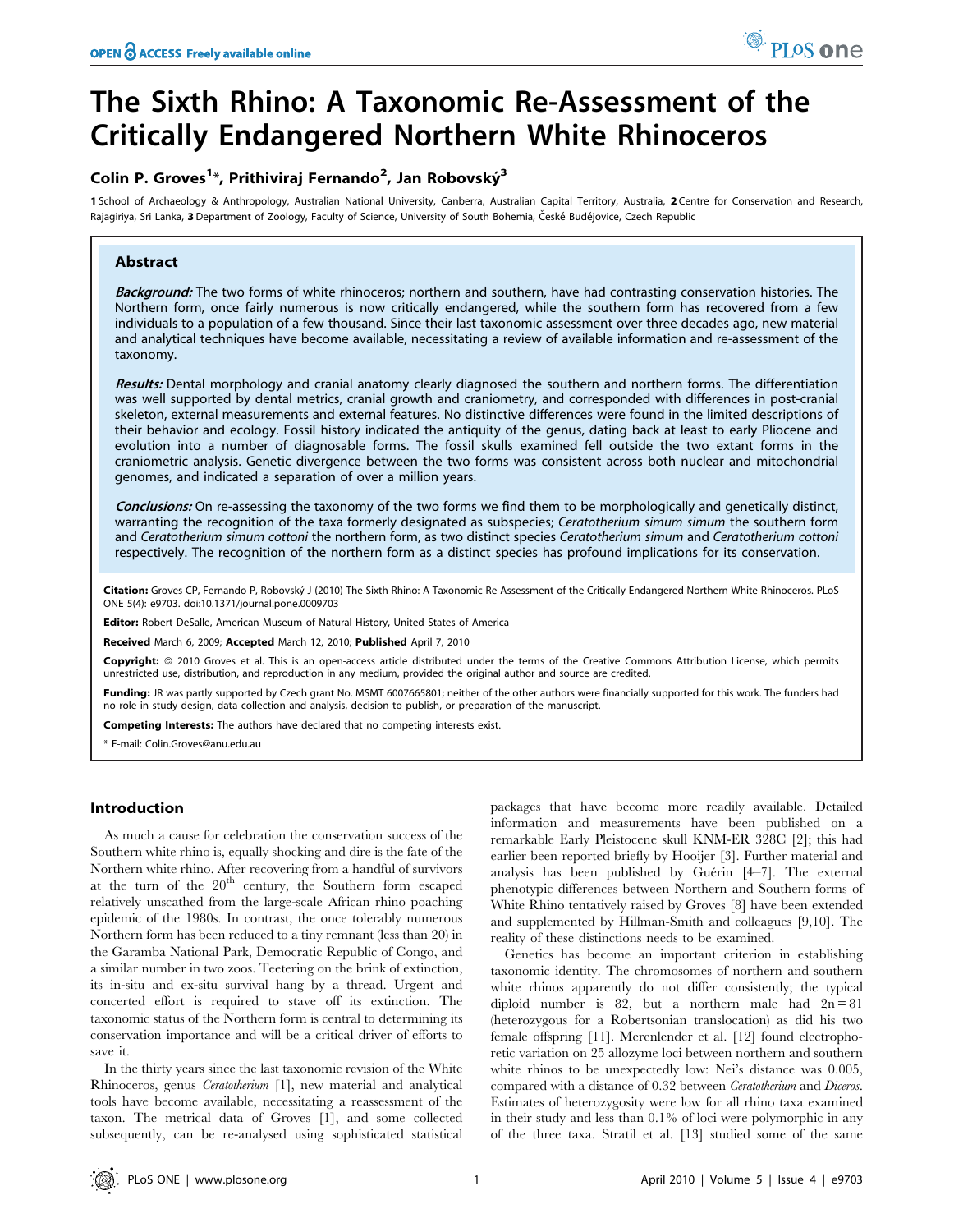individuals of northern white rhinos and found much greater protein polymorphism, which they attributed to the use of more sophisticated and sensitive methods. George et al. [14] found a fixed difference in serum esterase between the two white rhino  $taxa - ES3 being present in all southern white rhinos (n = 23), but$ in none of the northern  $(n = 7)$ . George et al. [15], using restriction enzyme analysis of mtDNA on a single individual of each white rhino subspecies, found 4% difference, compared to about 7% between white and black rhinos. A subsequent study by some of the same authors, with a higher sample of individuals and additional restriction enzymes, estimated the mtDNA divergence between the two white rhinos at 1.4%, and the inter-generic divergence at 4.5% [14]. Morales and Melnick [16], based on restriction enzyme analysis of a 1.6 kb mitochondrial ribosomal gene segment, found 0.3% sequence divergence between the white rhinos, and 1.8–2.1% between white and black rhinos. Thus, previous genetic analyses have provided conflicting results on the divergence between the two white rhino taxa.

Here we report on a reassessment of the taxonomic status of the white rhinos based on new material and reanalysis of existing data, and review ancillary information on the taxa.

#### Results

#### Dentition

In all skulls of Ceratotherium simum simum examined, the protoloph on the molars and the posterior premolar, sweeps backward from about one third of its length, so that it runs more distally than lingually for the remaining two thirds. In all C. s. cottoni, about one half or more of the protoloph is distolingual in direction.

In the southern form, the ectoloph on the third molar is produced back more behind the metaloph, to form a larger metastyle.

#### Dental Metrics

Measurements of mean crown heights taken by CPG in skulls of southern white rhinos varied in both M1 and M2 from 45 to 72  $(n = 4$  for both teeth), and in northern skulls the range was  $35-52$  $(n = 10 M1, n = 7 M2).$ 

#### Cranial Anatomy

The palate ends approximately level with the junction of the second and third molars in the southern form, and halfway along the second molar in the northern.

The incisive foramen ends level with about three quarters of the way along the second premolar in the southern form, and level with the anterior edge of, or one quarter of the way along, the second premolar in the northern.

#### Cranial Growth

Figure 1 depicts skull growth in males; Figure 2 in females. Basal skull length appears not to increase after stage 3 in males of cottoni (Figure 1a); there are no stage 3 skulls of females for cottoni, but certainly there is no difference between stages 4 and 5 (Figure 2a). There appears, on the other hand, to be some marginal increase in growth after stage 3 in both sexes of simum (Figures 1a, 2a). By contrast, in occipitonasal length, males of stage 3 are by no means full-sized in either taxon (Figure 1b), nor is one of the two available females of simum (Figure 2b).

Nasal breadth (Figures 1c, 2c) continues to grow noticeably between stages 3 and 4. In stage 3, the nasal boss of simum is narrower than that of *cottoni*, but the difference has disappeared by maturity. Even by stage 3, the male already has a wider nasal boss

than the female, and the single stage 2 skull of male cottoni has wider nasals than the two corresponding stage females.

The depth of the dorsal concavity appears not to change with age in cottoni or in males of simum (Figures 1d, 2d), but the limited evidence suggests that the depth may decrease somewhat between stages 3 and 5 in simum females (Figure 2d).

Because there is no evidence for any difference between stages 4 and 5 in nasal boss breadth, these two stages have been combined in Figure 3. In the two living taxa, the values for the two sexes of cottoni just overlap, while those for simum (smaller sample) do not. This character can therefore be used with nearly complete confidence to allocate skulls whose sex is unknown. Nasal breadth measurements are available for the North African Arambourg skull and for the skull from Ileret. If these are comparable to modern white rhinos, the Arambourg skull will be a female, the Ileret skull probably a male.

#### Cranial Metrics

Univariate comparisons between fully grown samples of living white rhinos are shown in Figure 4, and comparisons with fossil specimens in Figure 5.

Figure 4a shows the depth of the dorsal concavity in adults and 4b, maxillary toothrow length.

Figure 5 continues the comparisons between the two living taxa, and extends them to those individual fossil specimens which are complete enough to take the measurements concerned. Figure 5a shows the basal lengths of living and fossil white rhinos and Figure 5b occipitonasal lengths. Occipital breadth is shown in Figure 5c and Occipital height in Figure 5d. Figures 5e and 5f; depict depth of dorsal concavity and maxillary toothrow length, respectively. Figure 6 represents bivariate scatterplots for some of the skull measurements: occipitonasal length relative to basal length, occipital height relative to occipital crest breadth, and dorsal concavity relative to occipitonasal length. Insepction of actual skulls demonstrates that the difference in the depth of the dorsal concavity is easily detected visually.

Figure 7 is a scatterplot of the first two Functions of a Discriminant Analysis using 7 cranial variables: Occipitonasal length, Basal length, Zygomatic breadth, Occipital breadth, Occipital height, Nasal breadth and Dorsal concavity depth. Four groups were entered: southern males and females, and northern males and females; the Arambourg and Ileret fossils were entered as unknowns, meaning that they will be allocated to a position in the dispersion calculated on the basis of the four groups, but do not have a chance to extend the dispersion on their own account.

#### Postcranial Skeleton

The crural index (tibia expressed as a percentage of femur length) measured 71–72% in three southern and 73–75% in three Northern rhino specimens.

#### External Measurements

The heights of two Southern males at Zoo Usti nad Labem, Czech Republic, measured 168 and 165 cm; a female, 157 cm. All three were born in Umfolosi, 1966–1970. The height of a Northern female at Dvur Kralove (Najin) was 157 cm. Spine length of a Northern female (Najin) was 269 cm, of a male (Suni) was 271 cm; and that of a hybrid  $\times$  Southern female (Nasi) was 269 cm.

#### Genetics

The number of bps used for analysis from each fragment is given in Table 1. Analyzed segments showed consistent divergence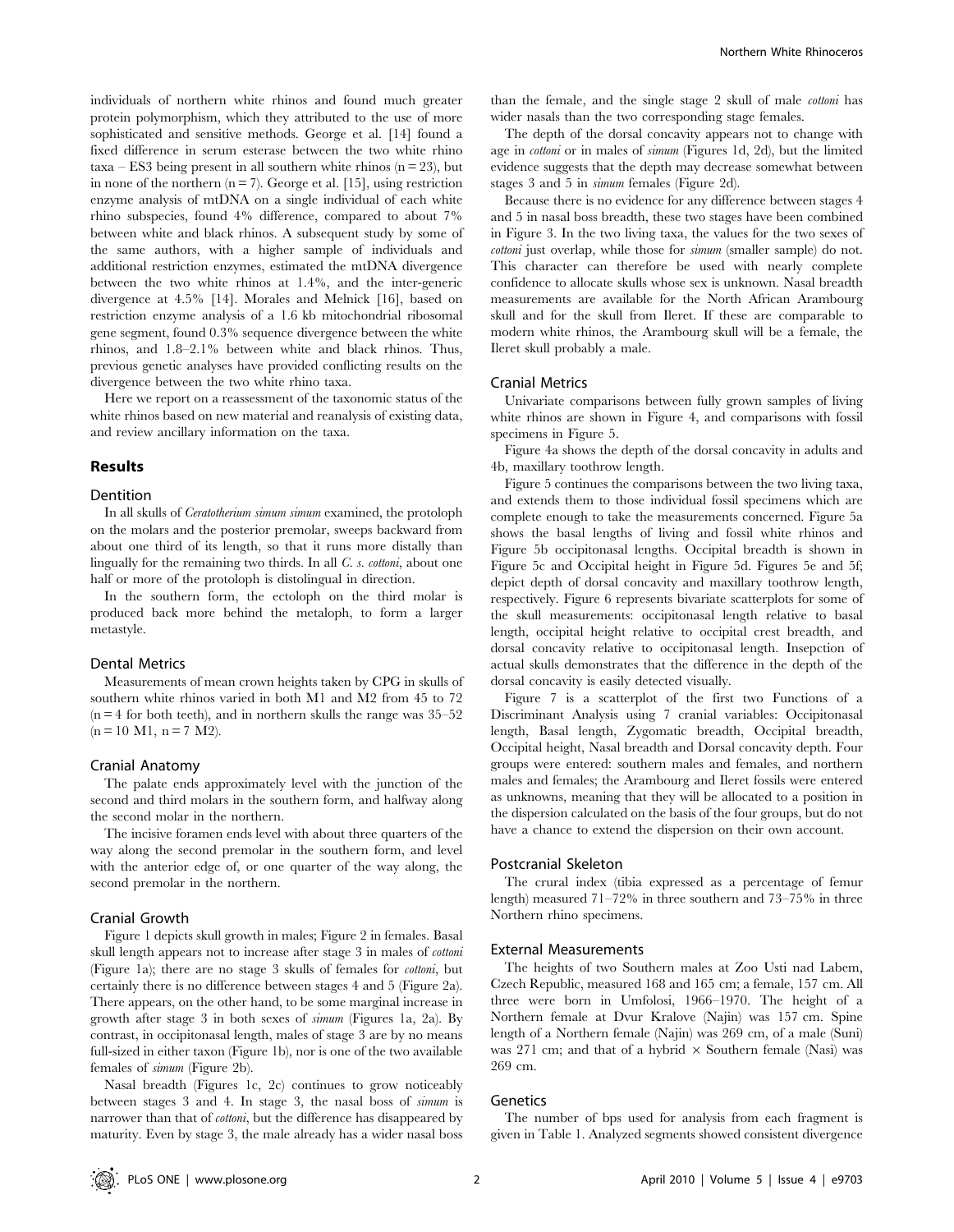

Figure 1. Skull growth in males: a, basal length; b, occipitonasal length; c, nasal boss breadth; d, depth of dorsal concavity. Age stages are as follows: Stage 2, first molar in process or erupting; 3, second molar in process of erupting, second and third premolars in process of replacement; 4, second molar in wear; fourth premolar in process of replacement; 5, third molar in process of eruption; 6, third molar in occlusion.

doi:10.1371/journal.pone.0009703.g001

between the two forms. No nucleotide polymorphisms were observed within C. s. simum or black rhino subspecies D. b. minor and D. b. michaeli in the analyzed mitochondrial 12S and NADH segments, or in the nuclear Amelogenin segment. The mitochondrial D-loop segment showed polymorphism within the two black rhino subspecies but not within C. s. simum. Divergences observed between the taxa in respect of each analysed segment are given in Table 1.

#### Discussion

We found differences that were diagnostic of the two taxa in practically all characters examined.

#### Dentition

The two forms of white rhino showed distinctive dental morphology. The protoloph on all molars and the posterior premolar in the southern form was oriented parallel to the toothrow in the distal two thirds, whereas it was diagonal for one half or more in the northern form. Additionally, the ectoloph on the third molar was produced back more behind the metaloph, forming a larger metastyle in the southern form. Therefore, dental morphology clearly distinguishes simum from cottoni.

#### Dental Metrics

Guérin [5] suggested that the teeth are larger in southern white rhinos, especially (in the upper toothrow) P4, M1 and M2.

The index of hypsodonty is defined as:

#### Crown height x 100

#### Crown length

Guérin [5] gave hypsodonty values for two specimens of P4 in white rhinos as 188.68 and 201.96, contrasting with black rhinos at 134.65 and 142.20. For M3 he gave 136.76 in a white rhino, compared to 121.15 and 102.36 in two black rhinos. His white rhino indices would correspond to crown heights in the white rhinos of about 85 mm for M3, and 95 and 101 mm for P4. These compare well with the figures for M1 given by Hillman-Smith et al. [9] for southern whites of 88 at the time of eruption, rising to 97 at the time of the eruption of M2, and falling again thereafter as wear proceeds.

As remarked by Hillman-Smith et al. [9], true crown heights are difficult to measure on teeth still in place in the jaw, and crown height above the alveolar line is much easier to measure (if less anatomically exact), although because of continuing eruption the height remains constant for longer. Mean crown heights taken in this fashion on M1 remain at about 43–47 mm until quite an advanced stage of wear [9: Table IV]. Measurements taken by us indicate greater crown height in M1 and M2 in simum compared to cottoni, consistent with the presence of lower-crowned cheekteeth in northern white rhinos. The cheekteeth are thus lower-crowned as well as being somewhat smaller (see above).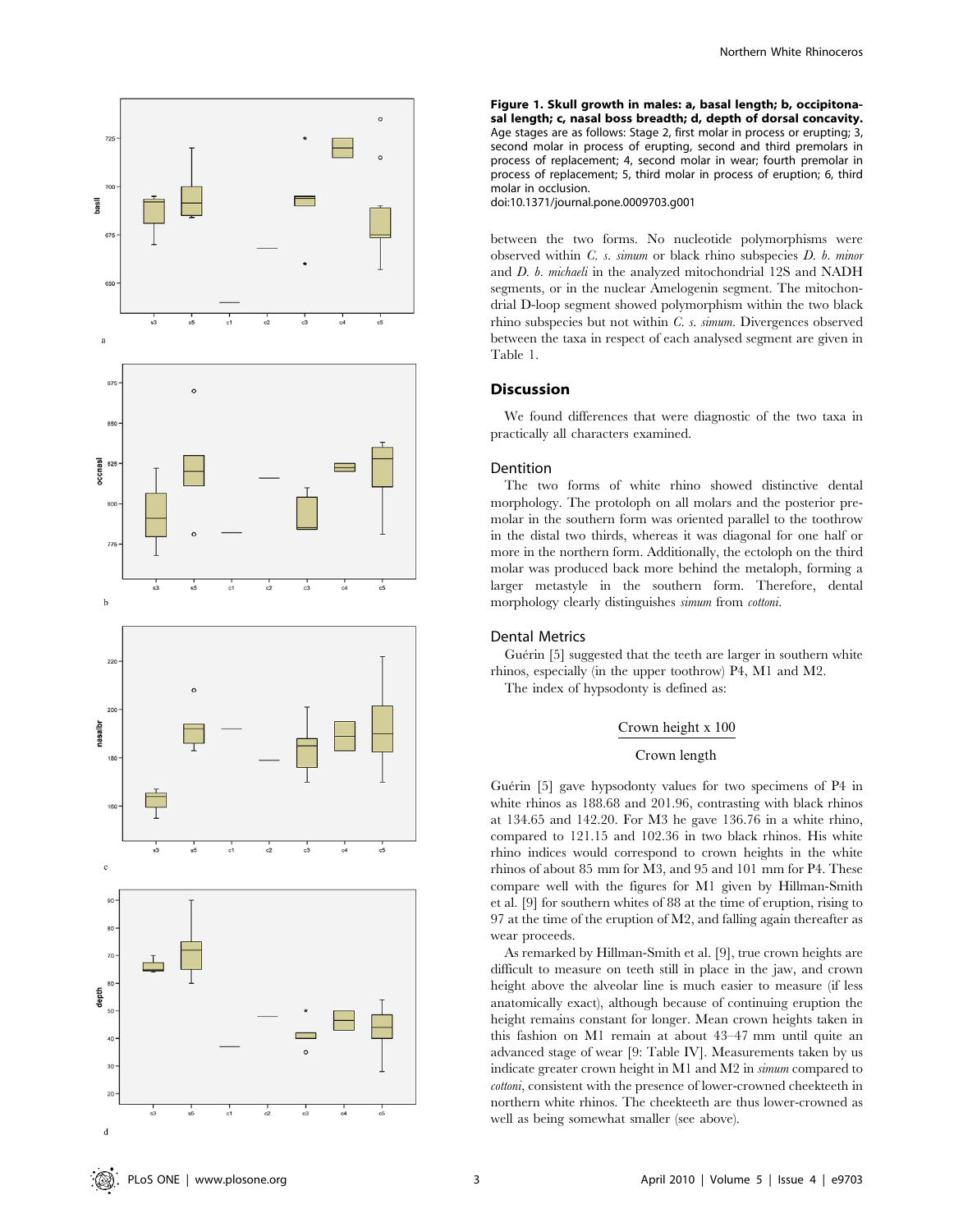

Figure 2. Skull growth in females: a, basal length; b, occipitonasal length; c, nasal boss breadth; d, depth of dorsal concavity. Age stages as in Figure 1. doi:10.1371/journal.pone.0009703.g002

#### Cranial Anatomy

Differences in the morphology of the palate and the location of the incisive foramina showed diagnostic differences between the two forms. The palate was longer and the incisive foramen located more posteriorly in the southern form, than in the northern.

#### Cranial Growth

A number of variations in cranial growth between the two forms were noted. The differences in the basal length and occipitonasal lengths of different stage skulls suggested the elongation of the occipital crest after stage 3 in both forms, but the differential growth of the occipital crest was greater in the northern form due to the earlier cessation of basal growth in cottoni. Although some differences in nasal breadth, suggesting a similar pattern to occipitonasal growth, were noted, the small sample sizes precluded identifying any fixed variation between the two forms.

#### Cranial Metrics

The most striking sexual dimorphism, in a character nearly independent of body size, was shown by the width of the nasal boss. The difference between the sexes in this character was evident in both forms with the width usually being greater in males. This sexual dimorphism was accentuated in the case of the southern form with no overlap of measurements between the sexes.

Heller [17] concluded that northern and southern white rhinos differed by the depth of the dorsal concavity and by the length of the toothrow, and Groves [1] concurred. Our findings show that there is a striking difference between the two taxa: the depth is much greater in southern white rhinos, and the dorsal outline of the skull is very flat in northern. There is no overlap in males, but a slight overlap in females. In females the dorsal concavity appears to become slightly flatter with age, but not in males. Thus, Heller's claim of differences in dorsal concavity is borne out by our findings. Heller's [17] finding is vindicated for the maxillary toothrow as well (see above), although in this case there are overlaps in both sexes. There is no difference between the sexes in cottoni (the mean for females is somewhat larger than that for males, although within the quartile range), but females of the southern form do have a shorter toothrow than males.

Guérin  $[5: pp. 171-172]$  found that the skulls of the southern form were very slightly larger but the orbitotemporal fossa was longer, and, according to the text (p.171) that the occiput is wider in the northern, but his Table 42 (p.172) shows this to be the opposite (Guérin's measurement 16). Guérin also found the mandible of the southern white rhino was larger, with a longer symphysis; and the corpus and condyle higher. We can test the claim of a size difference and of a difference in the occipital crest, but we did not take any measurements of the mandible.

In comparing basal lengths, we found little or no difference between the two living taxa, but the basal lengths of the fossils from Ileret and Olduvai Bed IV were much greater than any living representative, and that of the Arambourg skull, which we suggested was female, was greater than any living female. The broad outlines were similar for Occipitonasal length, but with differences. The first difference was that one specimen from South Africa was considerably longer in occipitonasal length than any other, that is to say, it had an occipital crest that is posteriorly extended. The second difference was that the occipitonasal lengths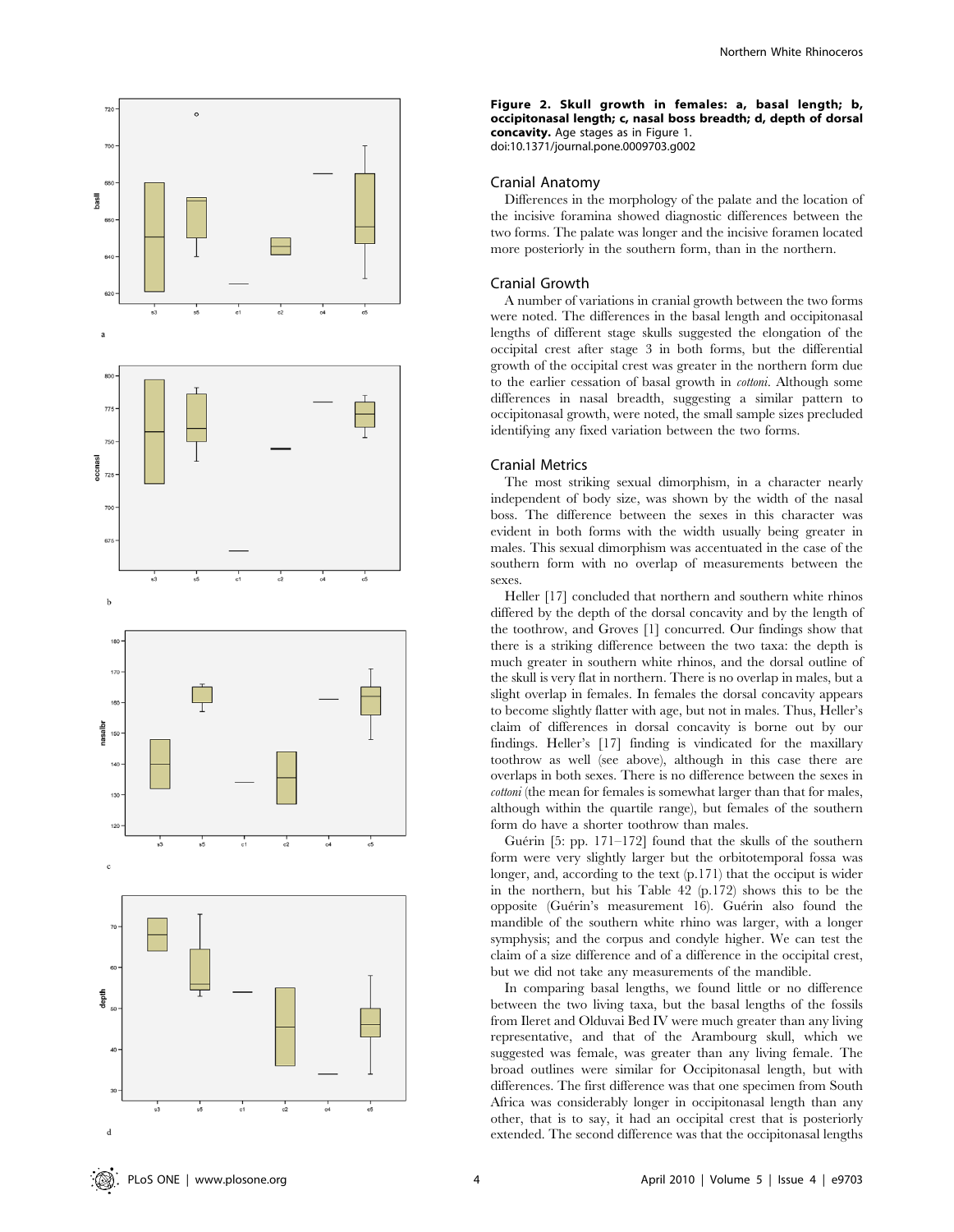



of the Arambourg and Ileret skulls were not longer than modern females and males respectively, implying that the occiput was less posteriorly extended than in modern white rhinos.

We found that the occipital breadth was strongly sexually dimorphic, second only to nasal breadth, but in contrast to nasal breadth, the dimorphism in cottoni was greater. Between the northern and southern forms, occipital breadth measurements of males overlapped considerably, but those of females only very slightly, northern being much smaller than southern. So in this sense Guérin's findings are vindicated. All of the fossils that could be measured had an extremely broad occiput (if their sexes were correctly interpreted: see results). Thus it is clear that sexual dimorphism existed in the early Pleistocene, the Ileret skull having a broader occiput than modern males, the Arambourg skull broader than modern females. The occiput of the Olduvai Bed II specimen could be measured, and it was very broad like the Ileret specimen.

Occipital height was likewise highly sexually dimorphic, in this case more in the southern form than in the northern. In



Figure 4. Univariate comparisons of living samples, stages 5–6: a, depth of dorsal concavity; b, maxillary toothrow length. doi:10.1371/journal.pone.0009703.g004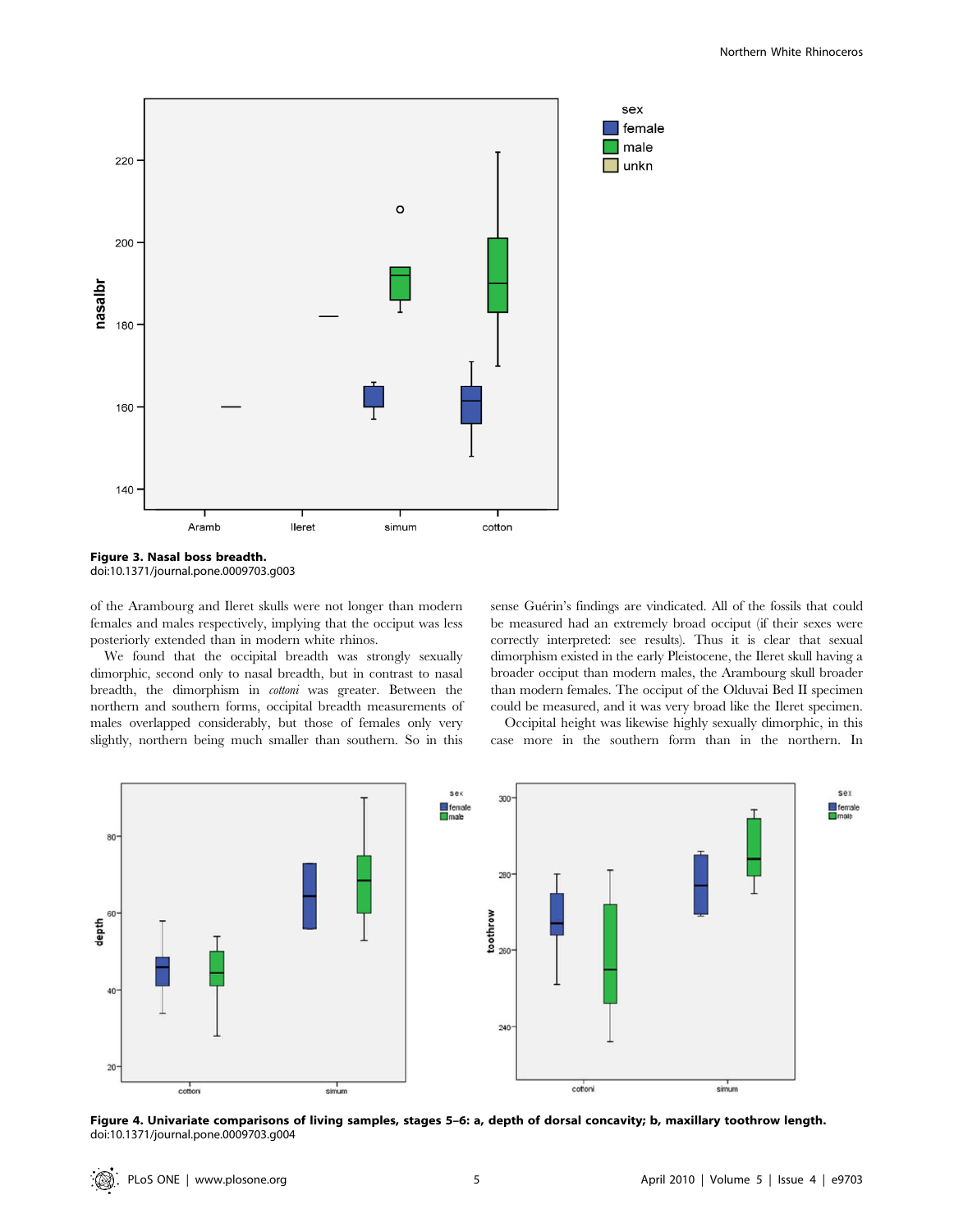

Figure 5. Univariate comparisons of living and fossil samples; a, basal length; b, occipitonasal length; c, occipital crest breadth; d, occipital height; e, depth of dorsal concavity; f, maxillary toothrow length. doi:10.1371/journal.pone.0009703.g005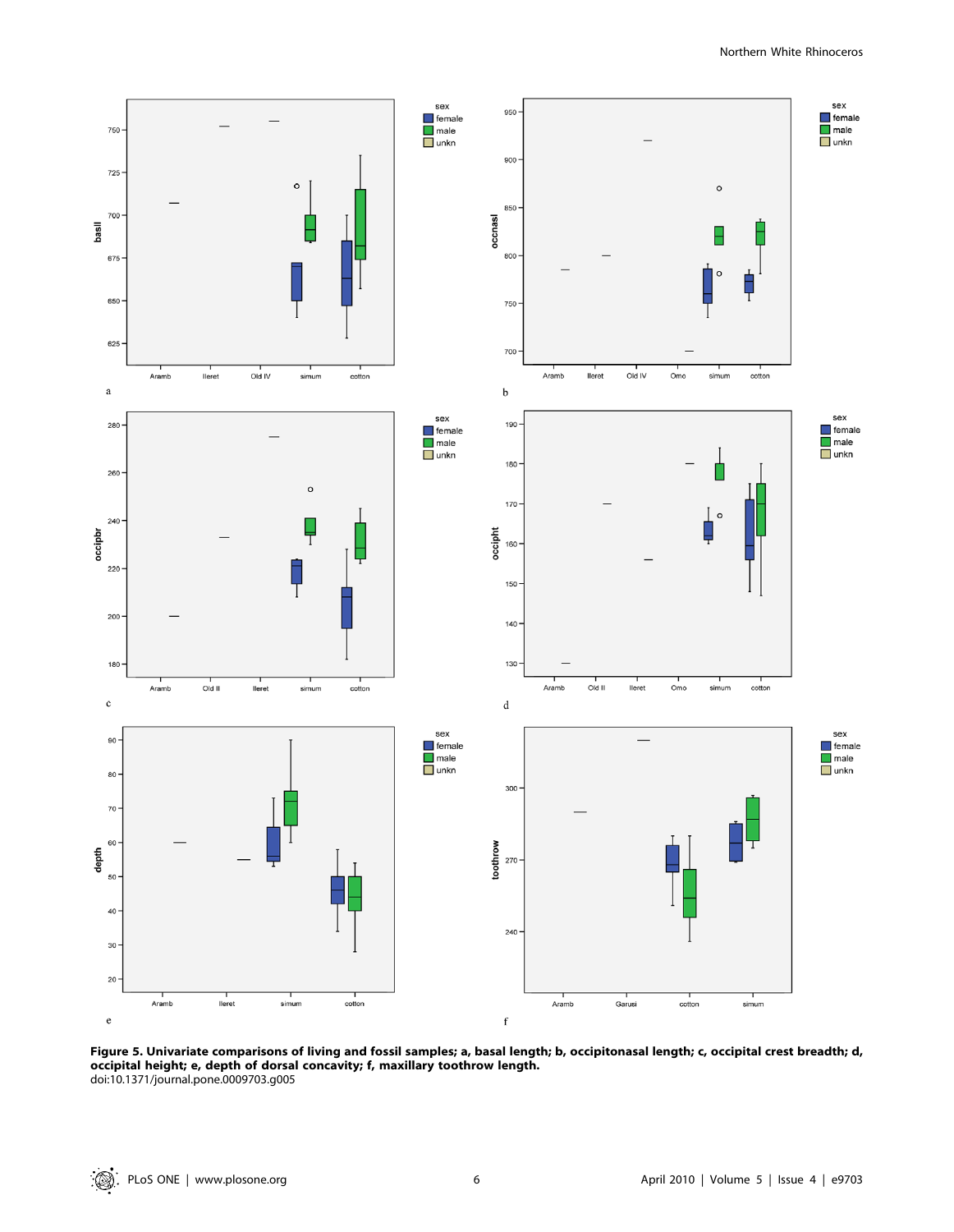

Figure 6. Bivariate plot: a, occipitonasal length relative to basal length; b, occipital height relative to occipital crest breadth; c, dorsal concavity relative to occipitonasal length. doi:10.1371/journal.pone.0009703.g006

comparing the two forms, male southern skulls were almost absolutely larger in this measurement than male northern skulls. The measurement of the Arambourg skull was less than in any living specimen, while that of the Ileret skull was within the range of modern females; this supports the conclusion from occipitonasal length, that the occiput is less posteriorly extended (i.e. the occipital crest is shorter) in the fossil than in living specimens. The Olduvai Bed II specimen is somewhat larger in this measurement than the Ileret skull; the Kibish specimen is larger still, within the range of male southern skulls.

# **Canonical Discriminant Functions**



Figure 7. Discriminant analysis using 7 variables. Ungrouped fossil specimens, with their DF values, are: Ileret (3.12, 2.28), with simum males; Arambourg (2.59, -2.81), with simum females. DF1 accounts for 68.4% of total variance, DF2 for 31.1%. doi:10.1371/journal.pone.0009703.g007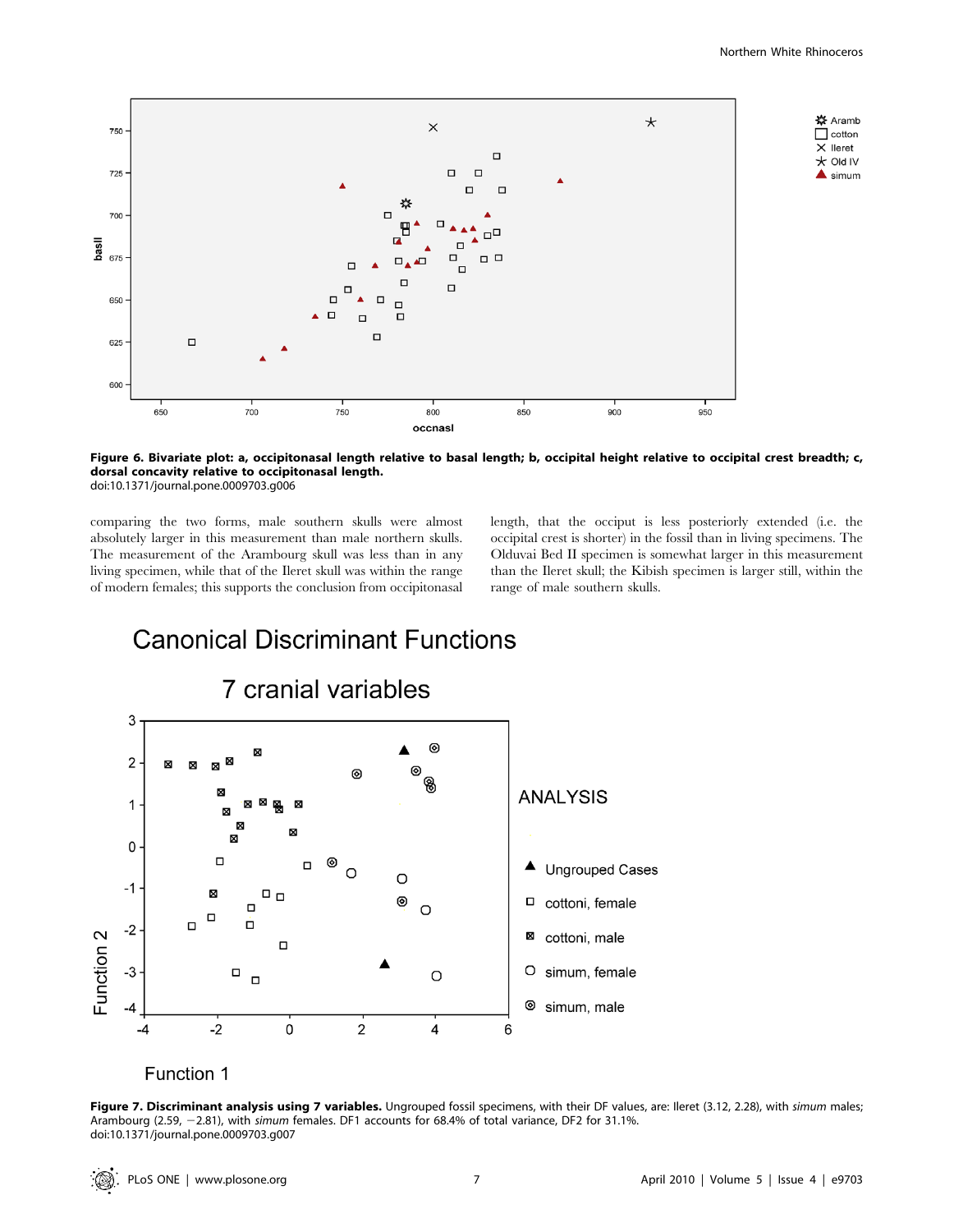Table 1. Observed Sequence Divergence (Uncorrected p) in the Analyzed Fragments.

| Fragment   | <b>Within subspecies</b> |                   |                | <b>Between subspecies</b> |                      | Subsp. divergence as % inter-generic |       |                       |                    |
|------------|--------------------------|-------------------|----------------|---------------------------|----------------------|--------------------------------------|-------|-----------------------|--------------------|
|            | C. s.<br>simum           | D. b.<br>michaeli | D. b.<br>minor | simum vs<br>cottoni       | michaeli<br>vs minor | Ceratotherium<br><b>vs</b> Diceros   | simum | D.<br><b>bicornis</b> | Ratio<br>C.s./D.b. |
| Amel X     | 0.0                      | 0.0               | 0.0            | 0.2                       | 0.1                  | $0.8 - 0.9$                          | 23.5  | 11.7                  | 2.01               |
| <b>12S</b> | 0.0                      | 0.0               | 0.0            | 0.8                       | 0.5                  | $4.0 - 4.6$                          | 18.6  | 11.6                  | 1.60               |
| l ND       | 0.0                      | 0.0               | 0.0            | 1.3                       | 0.7                  | $8.0 - 8.5$                          | 15.8  | 8.5                   | 1.86               |
| D-loop     | 0.0                      | 0.8               | 0.8            | 7.6                       | $3.5 - 4.6$          | $14.4 - 17.1$                        | 48.3  | 25.7                  | 1.88               |

doi:10.1371/journal.pone.0009703.t001

Of the two features used by Heller [17] to distinguish the two modern taxa, Arambourg and Ileret both have a relatively deep dorsal concavity like modern southern skulls (Figure 5e); the toothrow of the Arambourg skull is (assuming it is a female) longer than would be expected for a modern southern specimen, while that of the Garusi specimen is as long as would be expected were it a male of the same population (Figure 5f; the toothrow length of the Ileret skull is unavailable).

In bivariate analysis of skull measurements, some of the characters clearly separated the two extant taxa while others did not. The positioning of the fossil specimens was variable. In the occipitonasal length against basal length, there was as expected no difference between the two modern forms. The Olduvai Bed IV specimen, though it was very much bigger than any modern specimen, was modern in its proportions, the Arambourg skull was on the edge of modern proportions, while the Ileret skull was outside the modern range.

Occipital breadth to height comparisons confirmed the shorter occipital crest of the Arambourg and Ileret skulls, but the Olduvai Bed II specimen was within the modern range. When dorsal concavity depth was plotted against occipitonasal length (see above), the difference between the two modern taxa was striking, and there was no overlap although they come close; the Arambourg and Ileret skulls came just within the southern range.

In the discriminant function analysis using seven variables (Figure 7), the first Function (horizontal), which accounted for 68.4% of the total variance, was heavily weighted positively on dorsal concavity depth and, less heavily, on occipital breadth and occipitonasal length, and fairly strongly weighted negatively on nasal breadth and less strongly on occipital height (Table 2). The second Function, which accounted for 31.1%, was fairly heavily weighted positively on occipital nasal length and occipital breadth, less heavily on nasal breadth, and weakly negatively weighted on zygomatic breadth. Southern and Northern groupings separated completely in the discriminant function analysis, but the sexes within each group overlapped somewhat. The Arambourg skull fell within the dispersion of southern females, the Ileret skull within the southern males. All skulls were closer to the centroids of their own geographic groupings, which was also true of the leave-oneout cross- validations (Table 3). While a few males within each geographic sample could be misidentified as females, and vice versa, there was no misallocation of northern as southern or vice versa.

#### Postcranial Skeleton

Guérin [5] found that the metapodials are a little bigger in simum, but his data show that in effect it is the medial ones that are slightly longer, the laterals being somewhat shorter. Of several measurements taken by CPG on postcranial bones, a difference

appears only in the crural index, suggesting slightly longer limbs in cottoni.

#### External Measurements

Hillman-Smith et al. [9] reported that full body size and sexual maturity in females are achieved at 6–8 years, but in males not until 10–15 years. They reported that adult males of southern white rhinos weigh 2000–2400 kg, and a subadult male, with the last molar not fully erupted, was already 2130 kg, and adult females weigh 1500–1700 kg. On the other hand, at  $10-10\frac{1}{2}$ years two northern males weighed only 1400 and 1600 kg and, at about the same age  $(9-10\frac{1}{2}$  years), four northern females weighed 1400–1500 kg. Spine length (occiput to base of tail) was 259– 284 cm in male and 248–273 cm in female southern white rhinos, and 266 cm in a northern adult (10-year-old) male and 245– 262 cm in four northern females. To these may be added our measurements of 271 and 269 cm in a male and a female respectively, of the Northern form, just slightly larger than in Hillman-Smith et al.'s sample (the male, Suni, was also measured by Hillman Smith et al. [9], but when only three years of age). Shoulder height in two southern males Hillman-Smith et al.'s sample was 174–178 cm, and in two 10-year old northerns, 151– 152 cm (virtually the same as in four 9–14-year-old females, 150– 154 cm). Northern white rhinos, these authors remarked, 'appear to be shorter and smaller'. Our own shoulder height data (Southern male 168 cm, females 157 and 165 cm; Northern female 157 cm) are comparable, though again, most of them are on the large side.

Other measurements of southern white rhinos exist. Kirby [18] gave the measurements of a male and a female, stated to be 'large', as 179 and 177 cm respectively. Hitchins (personal communication in [9]) gave two males as 178 and 174 cm.

Table 2. Standardized Canonical Discriminant Function Coefficients for Figure 7.

|                        | DF <sub>1</sub> | DF <sub>2</sub> |
|------------------------|-----------------|-----------------|
| Occipitonasal length   | 0.311           | 0.562           |
| Basal length           | 0.052           | $-0.010$        |
| Zygomatic breadth      | 0.041           | $-0.214$        |
| Occipital breadth      | 0.476           | 0.580           |
| Occipital height       | $-0.269$        | 0.099           |
| Nasal breadth          | $-0.747$        | 0.259           |
| Dorsal concavity depth | 1.083           | 0.072           |

doi:10.1371/journal.pone.0009703.t002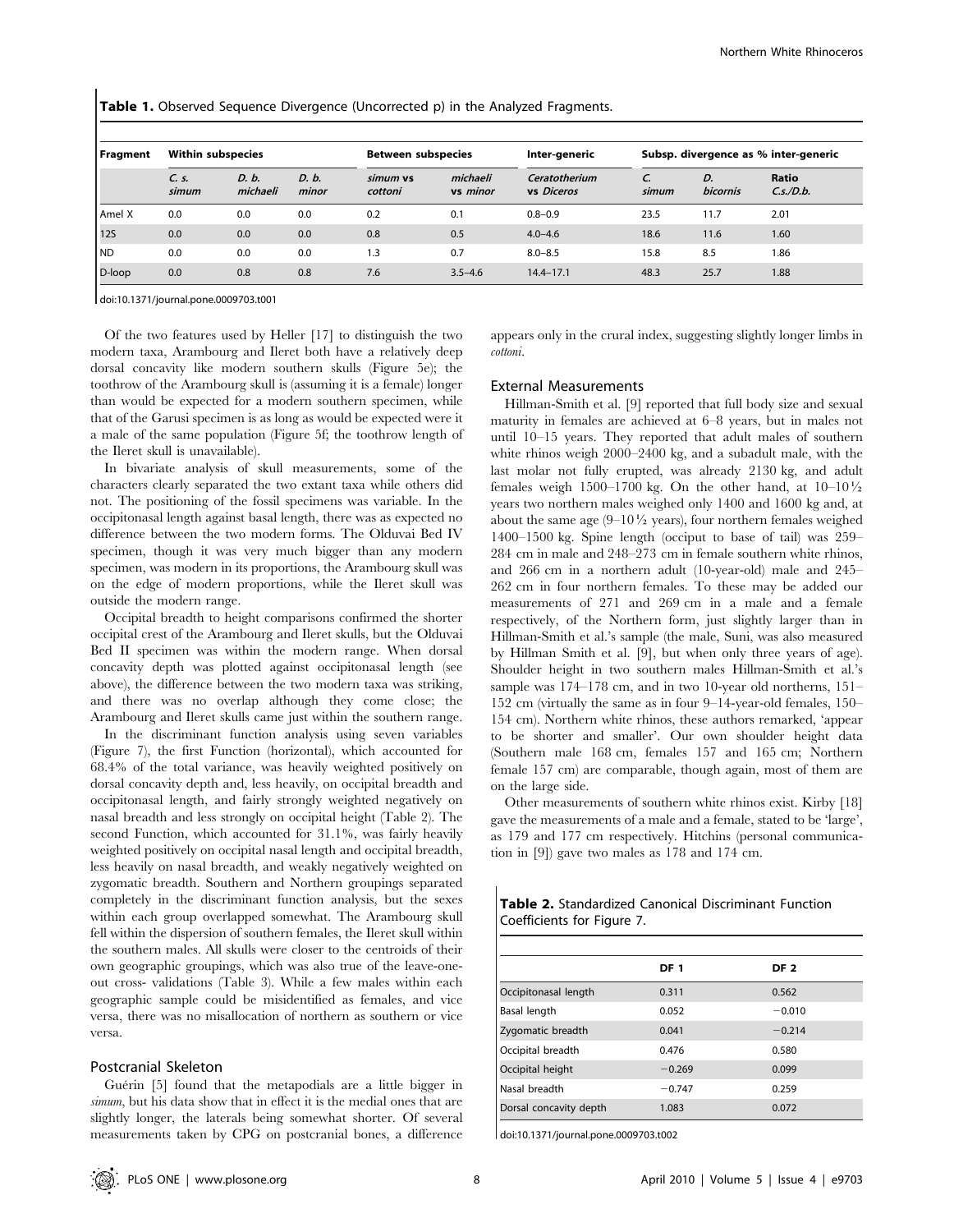#### Table 3. Classification Results for Figure 7.

| <b>Analaysis</b> |       |                 |                | <b>Predicted Group Membership</b> |              |                |                |  |
|------------------|-------|-----------------|----------------|-----------------------------------|--------------|----------------|----------------|--|
|                  |       |                 | simum m        | simum f                           | cottoni m    | cottonif       |                |  |
| Original         | Count | simum m         | $\overline{7}$ | $\mathbf{1}$                      | $\mathbf 0$  | 0              | 8              |  |
|                  |       | simum f         | $\pmb{0}$      | 5                                 | $\mathbf 0$  | $\mathbf 0$    | 5              |  |
|                  |       | cottoni m       | 0              | $\mathbf 0$                       | 17           | $\mathbf{1}$   | 18             |  |
|                  |       | cottoni f       | $\pmb{0}$      | $\mathbf 0$                       | $\mathbf{1}$ | 13             | 14             |  |
|                  |       | Ungrouped cases | 1              | $\mathbf{1}$                      | 0            | 0              | $\overline{2}$ |  |
|                  | $\%$  | simum m         | 87.5           | 12.5                              | $\mathbf 0$  | $\mathbf 0$    | 100.0          |  |
|                  |       | simum f         | 0              | 100.0                             | $\mathbf 0$  | 0              | 100.0          |  |
|                  |       | cottoni m       | $\mathbf 0$    | $\mathbf 0$                       | 94.4         | 5.6            | 100.0          |  |
|                  |       | cottoni f       | 0              | $\mathbf 0$                       | 7.1          | 92.9           | 100.0          |  |
|                  |       | Ungrouped cases | 50.0           | 50.0                              | $\mathbf 0$  | $\mathbf 0$    | 100.0          |  |
| Cross-validated  | Count | simum m         | 6              | 2                                 | 0            | 0              | 8              |  |
|                  |       | simum f         | 3              | $\overline{2}$                    | $\mathbf{0}$ | $\mathbf 0$    | 5              |  |
|                  |       | cottoni m       | $\mathbf 0$    | $\mathbf 0$                       | 16           | $\overline{2}$ | 18             |  |
|                  |       | cottoni f       | $\mathbf 0$    | $\mathbf{0}$                      | 3            | 11             | 14             |  |
|                  | $\%$  | simum m         | 75.0           | 25.0                              | $\pmb{0}$    | 0              | 100.0          |  |
|                  |       | simum f         | 60.0           | 40.0                              | $\mathbf{0}$ | $\mathbf 0$    | 100.0          |  |
|                  |       | cottoni m       | 0              | 0                                 | 88.9         | 11.1           | 100.0          |  |
|                  |       | cottoni f       | $\mathbf 0$    | $\mathbf 0$                       | 21.4         | 78.6           | 100.0          |  |

93.3% of original grouped cases correctly classified.

doi:10.1371/journal.pone.0009703.t003

Perhaps the largest series of body measurements in the literature for both forms is that of Heller [17]. (The figures are given in feet and inches, and have been recalculated as centimeters here). The height of a northern male is given as 166 cm, and of five southern males, of which four were mounted skins and one a mounted skeleton, is 148–188 cm; of the four mounted skins, the smallest, from the Leiden Museum, has no associated skull or skeleton so that its maturity cannot be guaranteed (and its proportions seem peculiar compared to the others), and the next smallest is 175.3 cm. The height of a northern female is given as 160 cm; that of a southern female is 155.6 cm. Heller's length measurements are head-and-body, so not comparable to those of Hillman-Smith et al. [9].

Putting all these figures together, we get following body measurements:

Height [cm]

- Southern males  $165-188$  (n = 11), southern females 155.6–185  $(n = 8)$
- Northern males 151–165.7 ( $n = 3$ ), northern females 150–160  $(n = 6)$

#### Length [cm]

- Southern males  $259-284$  (n = 10), southern females  $248-273$  $(n = 4)$
- Northern males  $266-271$  (n = 2), northern females  $245-269$  $(n=6)$

Meagre as they are, these figures tend to substantiate the observation of Hillman-Smith et al. [9] that northern white rhinos are smaller – very markedly in the case of males, only slightly in the case of females. The spine length data are even more meagre,

but appear to corroborate the height data. The weight discrepancies, however, are even greater for males than those for females about equivalent height.

It is possible to calculate height:length ratios from Heller [17]. For his northern sample, measured in the field, the range is 40.5– 51.1% ( $n = 6$ ); these are mostly immature, but the solitary value for an adult female falls squarely in the middle of the range. For an adult male, measured on a skeleton, we calculate 56.5%. For his southern sample, three males measured on mounted skins vary from 46.8–53.4%, one measured on a skeleton is 56.5%, and a female measured on a skeleton is 53.7%; the peculiar male, mentioned above, is only 41.9% (this specimen is of uncertain history and provenance; Jentink, [19], records only that it was brought to the Netherlands, date unstated, on the ship 'Mauritius' and presented by the Minister of Internal Affairs in 1879).

We attempted to measure height/body length proportions from photographs, but these are rather subjective. Impressionistically, and in agreement with Groves [1], we do tend to agree with Hillman-Smith [10] that northern white rhinos seem to stand higher in the leg than southern, which seem longer-bodied.

#### Other External Features

On the basis of published photographs [20–27], and of observations and photographs by CPG of northern white rhinos in London, Antwerp, Dvur Kralove (also by JR) and San Diego, and of southern white rhinos in many institutions, there appear to be a number of consistent external differences between the two (See Figures 8, 9). Mostly, they concern the degree of skin folding and wrinkling, which deepens with age, and tends to be more marked in females than in males.

Costal grooving: no white rhino has the deep grooves, which correspond externally to the spaces between the ribs, which tend to

<sup>77.8%</sup> of cross-validated grouped cases correctly classified.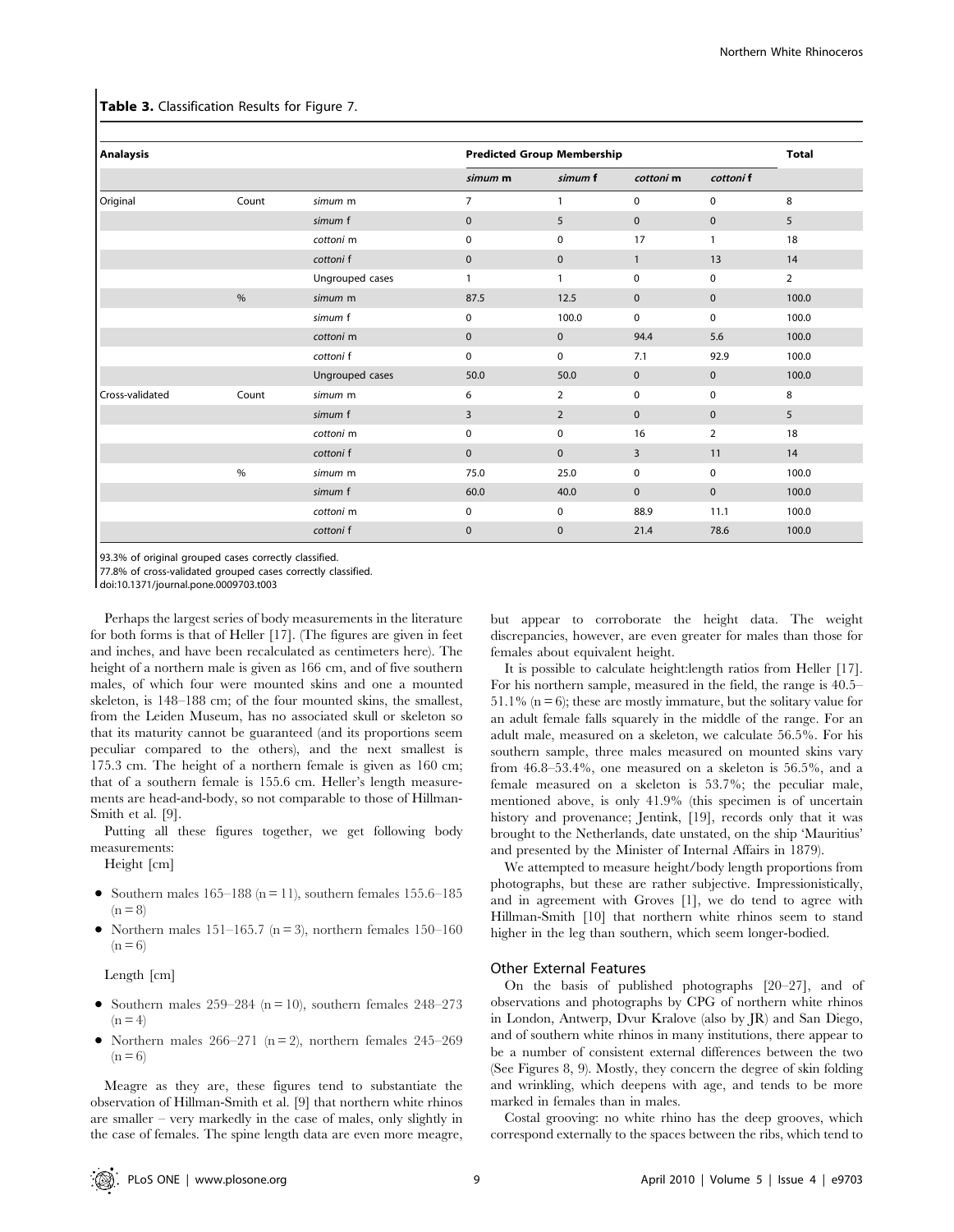

Figure 8. Ceratotherium simum. Left, Dan, male aged 40 years. Right, Zamba, female aged 37 years. Both, Usti nad Labem. Photos, Jan Robovsky. doi:10.1371/journal.pone.0009703.g008

characterise most black rhinos (Diceros bicornis). Some grooving nonetheless occurs in southern white rhinos, weak but becoming more accentuated with age, especially posteriorly, beginning about 2–3 ribs in front of the stifle fold. There is on the contrary little trace of costal grooving in northern white rhinos.

Fold over base of foreleg: if the animal is standing square, this fold always tends to be complete in southern white rhinos, but in



Figure 9. Ceratotherium cottoni. Left, Suni, male aged 27 years. Right, Nabire, female aged 24 years. Both, Dvur Kralove. Photos, Jan Robovsky. doi:10.1371/journal.pone.0009703.g009

northern it is usually less complete, not extending back to the elbow. This difference is not absolute.

Fold behind elbow: this is deep, fading upward toward the dorsal line, in southern white rhinos, but is hardly expressed in most northern ones.

Wrinkling around eye: southern white rhinos have deep circular wrinkles around the eye, but these are weak at the most in northern.

The dorsal profile is straighter in northern white rhinos, more concave behind the shoulder in southern.

The difference in the dorsal profile of the skull is readily appreciable on living animals.

Cave & Allbrook [28] could find no evidence of body hair in a subadult northern white rhino, whereas in southern white rhinos hairs were detectable by touch according to Alexander & Player [29]. The keepers at Dvur Kralove and Usti and Labem are of the opinion that this probably was a difference, although in southern whites they may become undetectable under insistent abrasion; and JR found no hairs on the flanks in three northern individuals (Saut [wild-born, died 2006], Najin and Suni [captive-born, still living]). CPG could detect no trace of body hairs by running a hand over the flanks of a docile northern white at San Diego Wildlife Park; hair was clearly detected by JR on the flanks of hybrid female Nasi, who died in 2007 in Dvur Kralove. This individual was bred under the same captive conditions as Saut, Najin and Suni and was older than Najin and Suni (if anything, hair would be expected to fall out, or at least abrade, with age). Note that hair is always to be found on the tail, muzzle at the base of the nasal horn, and ear rims, and (few, sparse) on the belly, throat, distal parts of both limbs, and apex of hump of both whites.

The keepers at Dvur Kralove Zoo are of the opinion that Northern white rhinos possess more shaggy ears and tail [30]. Several of the Northern white rhinos in Dvur Kralove Zoo are heavily shaggy on the ear rims (but some are not). We tend to consider these characters, based on observation of the many individuals of white and black rhinos in captivity, and wild as too variable for being diagnostic.

Fig. 8 depicts a male and female Southern White rhino; Fig. 9, a male and female Northern White rhino, but from zoos in the Czech republic. The horns have grown abnormally as a consequence of years of captivity.

#### The Living Taxa: Behaviour and Ecology

Spassov [31] argued that the nuchal hump of the white rhinoceros serves the same function as the double horn: to enhance lateral visual display. The second horn duplicates the display function of the first horn, and the nuchal hump, which becomes apparent only in the head-up posture of lateral display, gives the impression of increased body size. One may take this further. In Diceros bicornis, the back is concave, leaving the withers and the croup as high points, whereas in Ceratotherium, both high points are duplicated, the withers by the nuchal hump, and the croup by the presacral eminence. The stimulus effect of the display is thereby increased.

The (former) distribution of the southern white rhino corresponded mostly to the Bushveldt Zone [32]. Northern white rhinos were said to live in open Combretum forest and nearby plains. According to Schomber [33], population densities in Umfolosi are notably higher than elsewhere in the range, and southern populations always seem to have existed at higher density than northern.

The social organisation of the southern white rhino was described in detail by Owen-Smith [18]. There are two types of mature males: territorial (or alpha) males, and non-territorial (or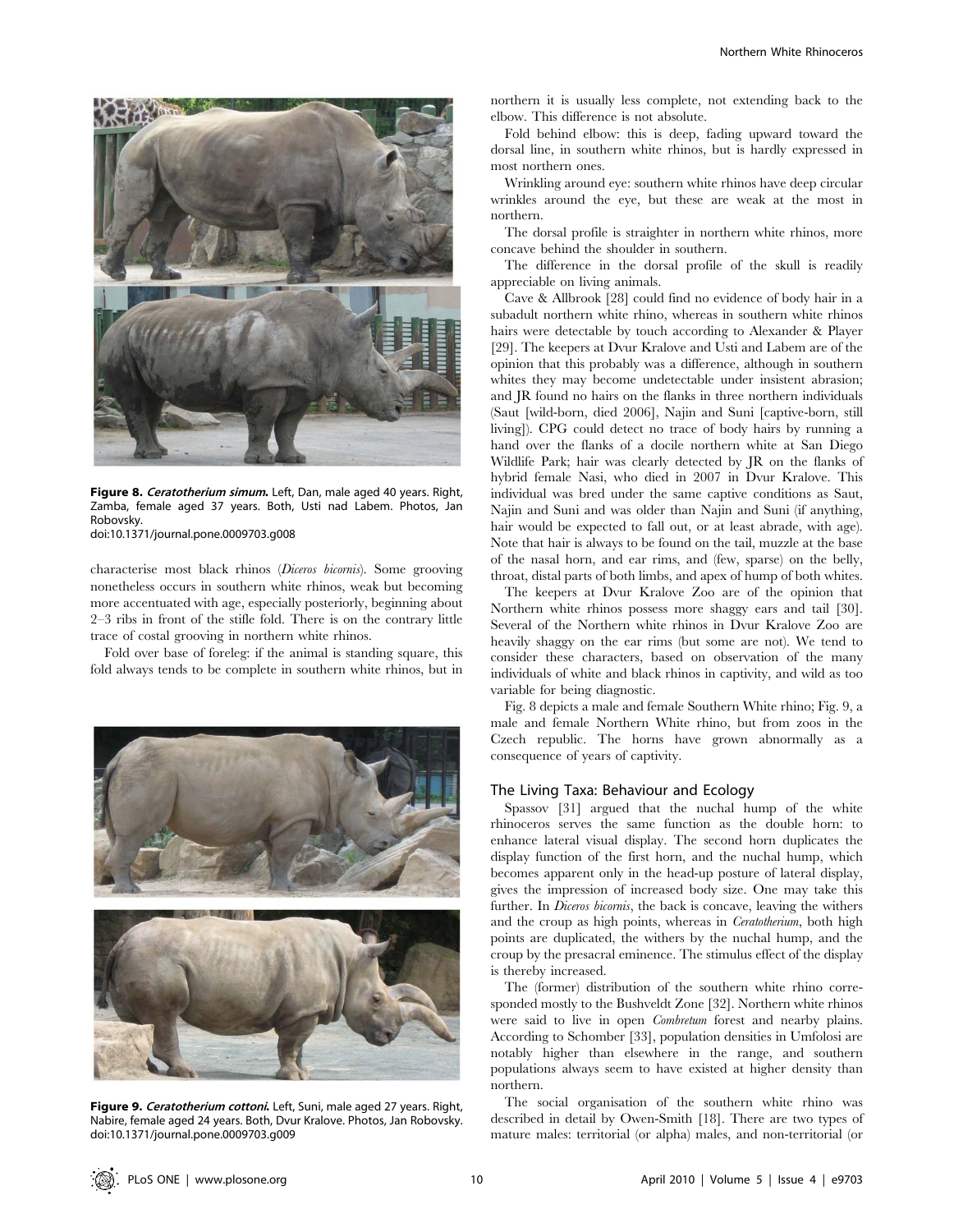beta) males who do not reproduce and whose presence in an alpha male's territory is tolerated. Rachlow et al. [34] found that territorial males are on average older than non-territorial males, and though the same linear size (as measured by body length), are markedly larger in chest girth and neck girth. Only territorial males scent-mark by spray-urination and by scattering their faeces, kick with the hind legs before and after defecation, and beat the horns against bushes. They have much higher testosterone levels, and they consort much more with females of high reproductive value (non-pregnant females without calves less than 10 months old).

In a very small population of northern whites introduced to Murchison Falls National Park, van Gyseghem [27] recorded the same dominance behaviours displayed by the sole adult male: spray-urination, hindleg kicking, horn beating and displays towards subadult males. The home ranges of all the individuals of white rhinos in Murchison Falls National Park were found to be 5 to 10 times larger than those found in the southern subspecies in Hluhluwe Game Reserve [27].

At the ''African rhino workshop, Cincinnati, October 1987'' a discussion took place on possible behavioural/ecological differences between Northern and Southern white rhinos. It was reported that N. Owen-Smith noted that Southern white rhinos feed on short, nutritious grasses; given that the Northern white rhinos live in a wetter habitat, with long fibrous grasses, their feeding ecology could well differ, and K. Hillman-Smith concurred, but no research in Garamba had been conducted; her own casual observation indicated that Northern white rhinos "may eat more dicotyledons, and they have to survive in tall grasses such as Hyparrhenia and Loudetia in the wet season, and in burnt areas during the dry season. The social behaviour appears similar to that of the southern rhinos although ranges are about 10 times larger; which may be due to the very low population density in Garamba'' [35].

The basic reproductive parameters (gestation, first oestrus, first copulation, mean oestrous cycle, receptivity), sperm morphology and social behaviour of Northern whites in captivity is similar or identical to Southern whites [36–39].

Policht et al. [40] confirmed that the repertoire of white rhino calls is much larger than that reported in other rhino species and also found an apparent similarity (large overlap) between acoustic parameters of homologous calls recorded in both forms of white rhinos.

Mikulica [36] observed a threat gesture involving swinging the head in Southern whites (in three individuals out of five), but not in Northern whites (six individuals). The behaviour was not noted by Backhaus [41] in Northern whites in the wild, but was detected in the captive population of Northern whites by Kuneš  $&$  Bičík [42] and Cinkova [43], but the latter did not observe it in Southern whites. This emphasises that rare behaviours may not be detected even with long observation periods (I. Cinkova, pers. comm., observed this behaviour only twice in 323 h of observation).

The single known hybrid between Northern and Southern white rhinos was Nasi, born 1977, and euthanasied in 2007 because of cancer and accompanying severe pain. Nasi's health seemed poor considering her age; we are unsure whether to attach any significance to this, but five older individuals (pure-bred Northern) are still living, born in 1972, 1973 and 1974).

The diploid chromosome number appears polymorphic in Northern white rhinos, as noted above [11]. Sudan (Studbook no. 372) had a diploid number of 81, and this character was inherited by his two female offspring, Nabire (No. 0789) and Najin (0943).

In conclusion, the reported behavioural and ecological observations on the Northern and Southern whites do not provide a clear taxonomic distinction between the two forms. Importantly, nor do they contradict such a distinction.

#### Fossil white rhinos

Commonly, it has been assumed that, of the two African genera of rhinoceros, Diceros, with its browsing adaptations, is the more primitive, and can be traced back nearly unchanged to the Early Pliocene, for example at Laetoli, while the grazing Ceratotherium went through several evolutionary stages from the Early and Middle Pliocene C. praecox via the Late Pliocene/Early Pleistocene C. simum germanoafricanum to the modern white rhino [3–7]. Geraads [44] argued that it is in fact Diceros that has more derived skull shape, considering that the depth of the dorsal concavity increases during growth and the angle between the plane of the palate and the nuchal plane decreases in early ontogeny: the skull, in other words, becomes less like Ceratotherium with age. He transferred C. praecox to Diceros, and referred all the early stages of white rhinoceros to a species *Ceratotherium mauritanicum*, described from the Middle Pleistocene of North Africa (and surviving in North Africa until the Late Pleistocene, though replaced by C. simum in East Africa in the Early Pleistocene). The presumed stem species, from the Late Miocene of Greece and Iran, generally known as Diceros neumayri, he transferred to Ceratotherium, finding that though it was intermediate in cranial morphology, there were some respects (elongate antorbital portion of skull; occiput narrow base compared to crest) in which it more resembled modern Ceratotherium, and was a mixed feeder. He placed the separation of the two modern lineages ''soon after the Miocene-Pliocene boundary'': Diceros evolved towards a browsing specialization, with smaller size, more transverse lophs on cheekteeth, more concave dorsal profile, while Ceratotherium became larger, with more inclined lophs and flatter dorsal profile. Kingston & Harrison [45], on the basis of stable isotope analysis of the teeth, attributed a mixed diet to rhinoceros from Laetoli (Middle Pliocene), which they referred to provisionally as Ceratotherium praecox (note that their reference to ''modern Laetoli specimens'' [45: pp. 288, 289] is an inadvertent error: the four modern specimens analysed for the paper — 1 from the Sudan, 1 from W. Madi in Uganda, 1 from Garamba in Zaire, and 1 from the Laikipia Plateau in Kenya were inadvertently added to the sample of modern specimens of other large herbivores from Laetoli [John Kingston, personal communication to CPG]).

Ceratotherium mauritanicum, according to Geraads [44], differed from modern white rhinos by the weak postorbital constriction and wide nuchal crest, as well as the slender metapodials. He referred fossils from Kanapoi, Hadar, Dikika, Koobi Fora (below the KBS Tuff) and Rawi to it, but specimens throughout the Olduvai sequence were referred to C. simum (of which germanoafricanum was considered to be a synonym). Groves [1] had found that the type skull of C. mauritanicum and the skull from Koobi Fora were both wide postorbitally, and the Rawi skull fragment, like the Koobi Fora skull, had very broad occipital crests (that of the C. mauritanicum type skull is crushed in this region); skulls from Olduvai (both Bed II and Bed IV) resembled modern white rhinos in both these respects, but had extremely long toothrows, by which they differed from any modern white rhino.

### Genetics

The observed genetic divergences across taxa were consistent with the different evolutionary rates of the analyzed fragments. As expected, the nuclear fragment showed much lower levels of divergence due to the lower evolutionary rate of nuclear coding regions relative to mtDNA. Different evolutionary rates of the mitochondrial segments, especially the faster evolution of the D-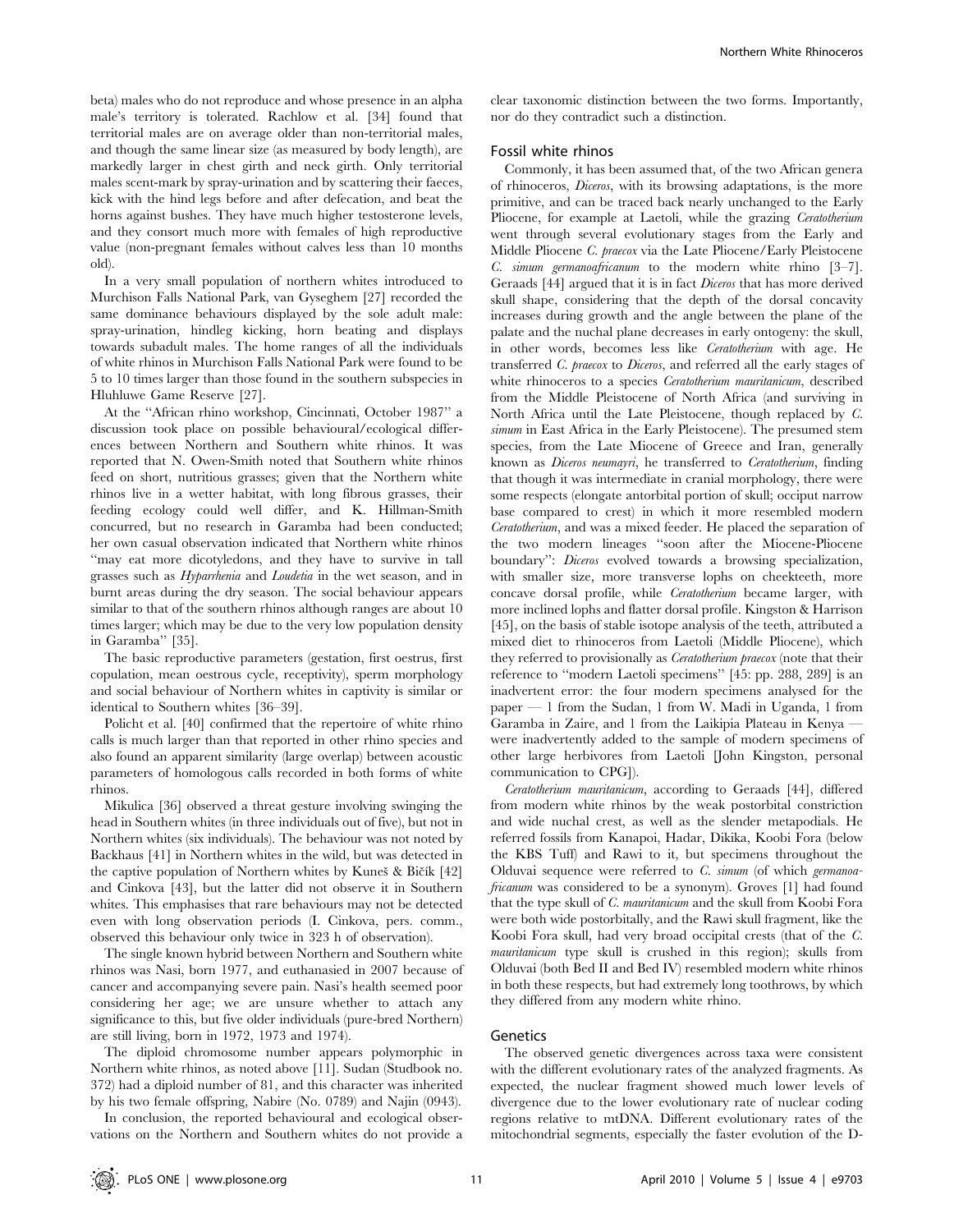loop, may explain the discrepancies in divergence observed by restriction digestion analysis of mtDNA in previous studies. Saturation consequent to its high evolutionary rate makes the Dloop unsuitable for analysis at the level of genera. The mitochondrial 12s, ND and the nuclear Amelogenin X fragments provide more meaningful generic comparisons.

The relative divergence of the presumed subspecies of white rhino was approximately twice  $(1.84\pm0.17)$  that between the black rhino subspecies, and was remarkably constant across all four fragments analysed. Assuming similar rates of divergence between the taxa, this argues for a longer separation of the white rhino taxa than the two black rhino taxa analyzed.

The divergence between the white rhino taxa as a percentage of the inter-generic divergence observed in previous studies were: for allozymes 1.6% [12], and for mtDNA 57% [15], 31% [14] and 15.4% [16]. With an observed divergence of 15.8% and 18.6%, for the ND and 12S fragments respectively, our results correspond well with that of Morales and Melnick [16]. Allozymatic analysis is generally not sensitive enough for assessing divergence at the level of subspecies. The higher rates observed by George et al. [14,15] probably reflect a larger representation of the D-loop due to the particular restriction enzymes used. The divergence of 23.5% observed by us in respect of the Amelogenin fragment strongly supports the divergences observed in the 12S and ND segments. Due to the very low evolutionary rate of nuclear DNA, the estimate is based on only 1 and 2 mutations between the black rhino and white rhino taxa respectively, hence has lower resolving power than the mtDNA. Thus, we suggest 15–20% of the intergeneric divergence as a justifiable estimate of the divergence between the two white rhino taxa. The observed patterns of divergence and consistency of divergence ratios between taxa across analysed segments, justify the use of the estimated intergeneric divergence in assessing the divergence time of white rhino subspecies.

The *Ceratotherium* and *Diceros* divergence is dated to about 7 million years from the fossil record (Hooijer [3], although only the Miocene-Pliocene boundary according to Geraads [44]). The divergences observed by us in relation to the fossil evidence suggest a slower molecular clock in rhinos than in smaller mammals. Slow molecular clocks have been observed in elephants [46] and marine mammals [47] and maybe explained by the effects of longer generation time, increased body mass and lower metabolic rate on evolutionary rate [48]. Calibrating a molecular clock on the fossil evidence, the observed genetic divergence between the two white rhino taxa suggests their separation for at least 1–1.4 million years if Hooijer's [49] date for the separation of the two genera is correct, and 0.75–1 million years if Geraads' [44] date is more correct.

#### The living taxa: taxonomy

Northern and southern white rhinos have, without exception, been distinguished as subspecies within a single species, Ceratotherium simum. The northern form is universally distinguished as simply a subspecies, Ceratotherium simum cottoni (Lydekker, 1908), leaving the southern form as the nominotypical subspecies, C. s. simum (Burchell, 1821). We have, however, found that the two differ absolutely in numerous respects: the skull is readily distinguished (Figure 10), the dentition is somewhat different (Figure 11), they can be differentiated externally apparently without error, there is evidently a fixed difference in a serum enzyme and they are clearly distinguishable genetically in analysis of both mitochondrial and nuclear genomes. Under the Phylogenetic Species Concept (the only objective concept applicable to allopatric forms), we have no option but to consider them specifically distinct. While short



Figure 10. Skulls of adult males of Ceratotherium simum (above) and C. cottoni (below). Upper photo from Heller (1914, plate 17, fig. 3), lower photo by E. Trumler of skull in Zoologische Staatssammlung, Munich. doi:10.1371/journal.pone.0009703.g010

separation times may characterise species pairs that are perfectly distinct by criteria of diagnosability and even reproductive isolation, a long time since separation does considerably strengthen other evidence for species status. Genetic analysis clearly indicates a separation time of over a million years between the two taxa, justifying their recognition as separate species: Ceratotherium simum (Burchell, 1821) and Ceratotherium cottoni (Lydekker, 1908).

#### Conclusion

The northern white rhino is today on the verge of extinction. Its taxonomic distinctiveness argues strongly for its conservation, as its demise will mean the permanent loss of a unique taxon that is irreplaceable. The admirable success of the conservation histories of the Southern white rhino and the Indian rhino, both of which were brought back from the brink of extinction by successful conservation efforts, does, however, hold out hope that the northern white may yet be saved for posterity. With less than 20 individuals in the wild, the population cannot absorb any more poaching. It is very likely that any cause of increased mortality, of which poaching is the most threatening, and most easily addressed, will push them over the edge. Therefore, absolute protection from poaching is a must for the in-situ conservation of the species.

The highly successful management of white rhinos under semicaptive and captive conditions in Southern Africa indicates the importance of ex-situ conservation. Unlike in the case of the Javan rhino, where no captive population exists, and of the Sumatran rhino where captive breeding has only recently been achieved, and that only by a single female, the presence of a healthy if small captive population and their long history of successful management makes the ex-situ conservation of the northern white much more likely to be successful. For successful in-situ and ex-situ conservation of the northern white rhino, the lynch pin will be the availability of funding. In an age where billions of dollars are poured into saving companies going bankrupt and trillions into wars of arguable provenance, can we not spare a fraction of that to save a unique and charismatic megavertebrate and begin to address our disastrous impact on planet earth.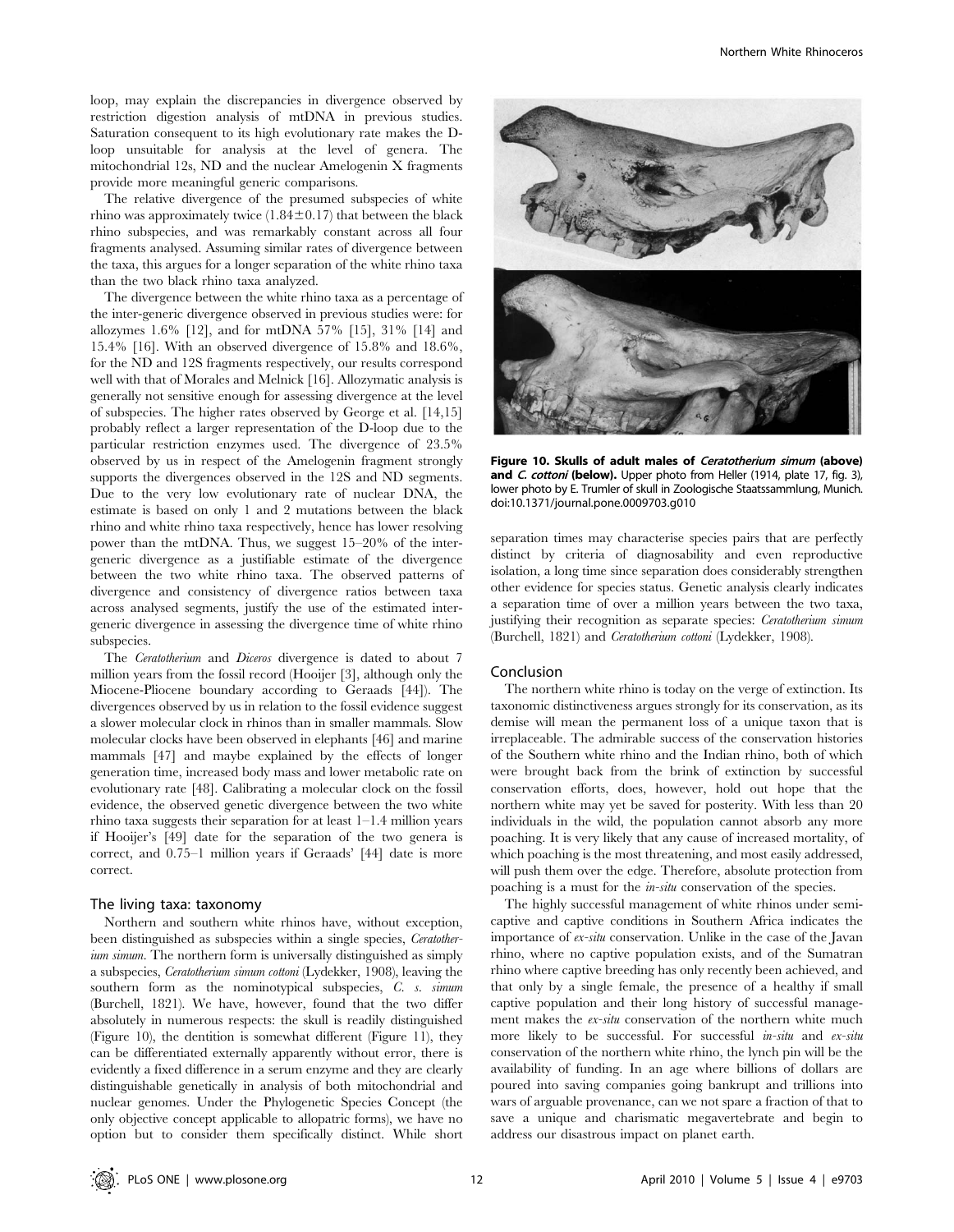

Figure 11. Maxillary toothrows of adult male Ceratotherium simum (left) and C. cottoni (second from left), and adult female C.simum (centre) and C.cottoni (second from right and right), from Heller (1913, plates 21:4, 21:2, 22:4, 21:1 and 22:3, respectively). doi:10.1371/journal.pone.0009703.g011

#### Methods

#### Morphometrics

CPG studied and measured skulls in the following collections (the abbreviations used here are in brackets following the names of the institutions): Natural History Museum, London (BM); Royal College of Surgeons, London (RCS); Powell Cotton Museum, Birchington (PC); Landesmuseum für Naturkunde, Karlsruhe (LNK); Zoologisches Institut, Hamburg (ZIH); Museum Royale de l'Afrique Centrale, Tervuren (MRAC); Naturalis, Leiden (RML); Naturhistoriska Riksmuseet, Stockholm (NRS); Muséum National d'Histoire Naturelle, Paris (NMP); American Museum of Natural History (AMNH); Smithsonian Institution (USNM).

The total number of skulls was 56 in all, the adult totals being as follows: Southern males 8, females 5; Northern males 18, females 14.

Fossil specimens are as follows (one specimen in each case): Tighenif (Ternifine), Algeria, latest Early Pleistocene or base of Middle Pleistocene, previously described by Arambourg [50]; measurements of a skull from Ileret (Koobi Fora Formation), Lake Turkana, Kenya, base of Early Pleistocene, taken from Harris [2]; Garusi, Tanzania, Middle Pliocene; Olduvai Bed II, Tanzania, Early Pleistocene; Olduvai Bed IV, Tanzania, early Middle Pleistocene; Kibish Formation (Omo River), Ethiopia, late Middle Pleistocene. Of these, only the first two (the Arambourg and Ileret skulls) are nearly complete; the others are fragmentary.

The following measurements were taken on each skull: Occipitonasal Length, Basal Length, Zygomatic Breadth, Occipital Breadth (occipital crest), Occipital Height (opisthion to opisthocranion), Nasal Breadth (nasal boss), Toothrow Length (P2 to M3), Depth of Dorsal Concavity (greatest distance from dorsal contour of cranium to a rod resting on nasal boss and occipital crest).

We entered measurements of skulls and teeth of white rhinos into a file in SPSS, version 12.0.1, and a made series of univariate and bivariate plots, and ran a series of discriminant analyses. Dental eruption stages follow a previous study [1].

JR studied hair distribution and took some body measurements on three adults of Southern whites (one male, two females), two immobilized adults of Northern whites (one male, one female), one

|  |  |  |  |  |  |  | Table 4. Taxa and Origin of the Samples Used For Genetic Analysis. |  |  |  |  |  |
|--|--|--|--|--|--|--|--------------------------------------------------------------------|--|--|--|--|--|
|--|--|--|--|--|--|--|--------------------------------------------------------------------|--|--|--|--|--|

| Taxon                          | <b>Country of origin</b> | <b>Locality of origin</b>     | Sample ID               |
|--------------------------------|--------------------------|-------------------------------|-------------------------|
| Ceratotherium simum simum      | South Africa             | Kruger National Park          | None (wild)             |
| Ceratotherium simum cottoni    | Zaire                    | Garamba National Park         | San Diego Zoo NX# 28818 |
| Diceros bicornis michaeli $#1$ | Kenya                    | Solio Game Reserve, Naro-Moro | None (wild)             |
| Diceros bicornis michaeli #2   | Kenya                    | Captive born                  | Studbook No. 360        |
| Diceros bicornis minor #1      | South Africa             | <b>NA</b>                     | None (wild)             |
| Diceros bicornis minor #2      | Zimbabwe                 | Zambezi Valley                | None (wild)             |
| Diceros bicornis minor $#3$    | Zimbabwe                 | Zambezi Valley                | None (wild)             |

doi:10.1371/journal.pone.0009703.t004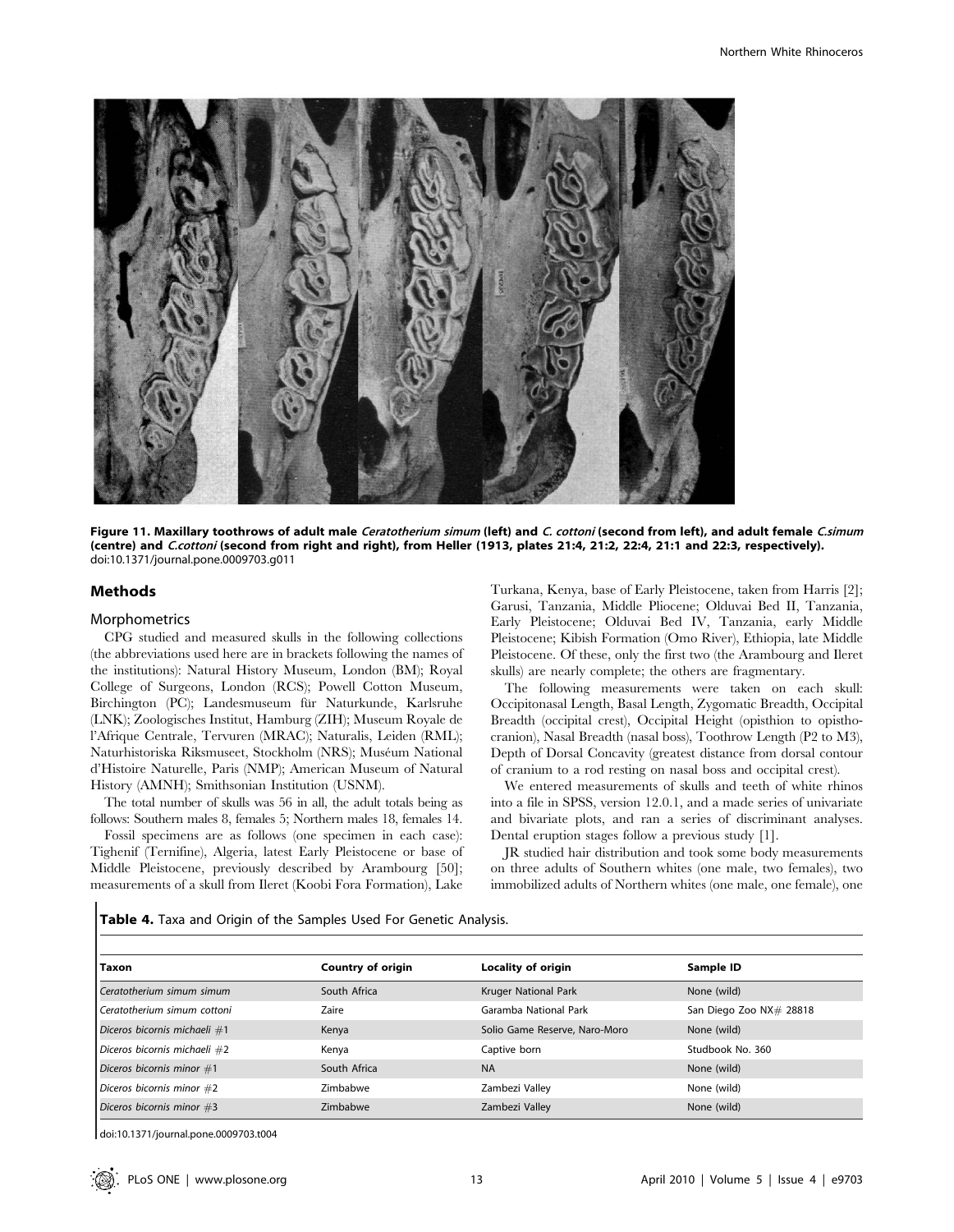Table 5. GenBank Accession Numbers of Sequenced Fragments.

| Taxon                        | D-loop   | <b>ND</b> | <b>12S</b>     | <b>AMELX</b> |
|------------------------------|----------|-----------|----------------|--------------|
| Ceratotherium simum simum    | AY742828 | FJ608799  | FJ608805       | FJ608809     |
| Ceratotherium simum cottoni  | AY742829 | FJ608800  | FJ608806       | FJ608810     |
| Diceros bicornis michaeli #1 | AY742830 | FJ608801  | $\overline{a}$ | FJ608811     |
| Diceros bicornis michaeli #2 | AY742831 | FJ608802  | FJ608807       |              |
| Diceros bicornis minor #1    |          | FJ608803  | FJ608808       | FJ608812     |
| Diceros bicornis minor #2    | AY742832 | FJ608804  |                |              |
| Diceros bicornis minor #3    | AY742833 |           |                | -            |

doi:10.1371/journal.pone.0009703.t005

dead male Northern white (not measured) and one euthanized hybrid female. Some standard measurements [9] were not always available (e.g. for time limitation in immobilized individuals) and sometimes they were difficult to obtain accurately (especially if the individuals were lying down). This was carried out in accord with the laws and ethical guidelines (No. 2045/2004-1020) established in the Czech Republic. Body measurements were approved by representatives of the Dvur Kralove ZOO (owner of the animals). The immobilization of measured individuals was carried out by representatives of the Dvur Kralove ZOO (with veterinary assistance) during the course of attempted artificial inseminations in collaboration with representatives of the Leibniz Institute for ZOO and Wildlife Research (Berlin). The procedure was noninvasive and did not involve any increased stress to the rhinos or increase in duration of the immobilisation.

#### Genetics

Samples for genetic analysis consisted of blood or tissue. Except for those downloaded from GenBank, these were taken during the course of routine veterinary analysis by approved veterinary authorities of San Diego zoo; in no case did their extraction involve any increased stress to the rhinos or increase in duration of the immobilisation. Details of samples are given in Table 4. DNA extraction followed a phenol/chloroform extraction and QIAGEN column purification protocol. Primers and conditions for PCR amplification of 12S and D-loop mitochondrial fragments followed Fernando et al. [51]. The 12S primers amplified a 937 bp fragment of the mitochondrial 12S ribosomal RNA gene and the D-loop primers a 413 bp fragment incorporating 21 bp from the 3' end of tRNA-Pro and 392 bp of the adjacent D-loop. Primers RH-ND-F, 5'-AAC AGT ACA ATT GAC TTC CAA 3' and RH-ND-R, 5' CCK GCG TTT AGT CGT TCT GTT 3' for amplifying a mitochondrial NADH gene fragment were based on Indian rhino (Accession No. X97336) and white rhino (Accession No. NC001808) mtDNA sequences from GenBank. They amplified an approximately 1.2 kb fragment including part of tRNA-Glycine, NADH dehydrogenase subunit 3, tRNA-Arginine, NADH dehydrogenase subunit 4L and part of NADH dehydro-

#### References

- 1. Groves CP (1975) Taxonomic notes on the White Rhinoceros Ceratotherium simum (Burchell, 1817). Säugetierkundl Mitt: 23: 200-212.
- 2. Harris JM (1983) Family Rhinocerotidae. In Koobi Fora Research Project. 2. The Fossil Ungulates: Proboscidea, Perissodactyla, and Suidae, J.M.Harris, ed. (Oxford: Clarendon Press), pp 130–155.
- 3. Hooijer DA (1969) Pleistocene East African rhinoceroses. Fossil Vertebrates of Africa 1: 71–98.
- 4. Guérin C (1979) Chalicotheriidae et Rhinocerotidae (Mammalia, Perissodactyla) du Miocène au Pléistocène de la Rift Valley (Afrique Orientale). Un exemple

genase subunit 4. Primers Amel-3, 5'-GCA CCC TGG TTA TAT CAA CTT-3' and Amel-6 5'-GGG TTC GTA ACC ATA GGA AG-3' for amplification of the nuclear amelogenin (AMELX) gene were designed based on sequences from human, porcine and rat amelogenin (AMELX) genes. They amplified an approximately 1,685 bp fragment.

Amplifications were conducted in ABI 9700 PCR thermocyclers, using 1  $\mu$ l DNA extract, 18  $\mu$ l PCR buffer dNTP mix, 0.5  $\mu$ l 10  $\mu$ M each primer,  $0.1 \mu I$  Taq DNA polymerase, and 14.8  $\mu I$  water. Amplifications were preceded by a  $93^{\circ}$ C step of 3 minutes. Samples were amplified for 40 cycles by denaturing at  $93^{\circ}$ C, annealing at  $50^{\circ}$ C and  $66^{\circ}$ C respectively for ND and Amelogenin primer pairs respectively, and extension at  $72^{\circ}$ C; each segment lasting one minute. Amplifications were followed by an extension step of  $72^{\circ}$ C for 15 minutes. Amplification products were sequenced in forward and reverse directions with the PCR primers and internal sequencing primers (ND-440, 5'-TTA CCA TAG CAC TAA TCC-3'; ND-310, 5'-CCA ATA GKA TCA GCA CGC CTA C-3'; ND-830, 5'-GTY ATR ATC TCC AAC ACT TAC-3'; and ND-920, 5'-CAC TAA CAT GAC TAT CAA-3' for the ND fragment; AMEL328F 5'-CAT GAA ATA TAG ACT CGC TAA-5', AMEL604F 5'-GCT CCT GCT CTT CTT TG-3', AMEL1108F 5'-AAC AAT ATT TTG AAG TGT GGG-3', and AMEL1116R 5'-TTA TAA TAC CCA CAC TTC AAA-3'for the Amelogenin X fragment). Sequences were edited, trimming ends with ambiguous peaks, and aligned with the program SEQUENCHER. Uncorrected p distance matrices were generated using the program PAUP\* [52]. Sequences were deposited on GenBank (Table 5).

#### Acknowledgments

CPG is grateful to all the museum curators who have helped in studying osteological material, and who have been acknowledged in a previous publication [1]; to staff of San Diego and Dvur Kralove zoos for their kindness in providing materials, and to Steve Kingswood, Ann Oakenfull, the late Arlene Kumamoto, the late Luděk Dobroruka, Kees Rookmaaker, Kes Hillman-Smith, Jo Myers-Thompson, and the late Peter Grubb, for discussion. JR is very grateful to Petr Benda (National Museum, Praha), Ivana Cinková (Faculty of Science, Palacky University in Olomouc), Luděk Čulík (Dvur Kralove Zoo), Jiří Hrubý (Dvur Kralove Zoo), Pavel Král (Usti nad Labem Zoo), Kristina Tomášová and zoo keepers from Dvur Kralove Zoo for kind assistance with the study of living individuals, and/or valuable information.

We would also like to thank Don J. Melnick for access to genetic samples and use of the Center for Environmental Research and Conservation (CERC) genetic laboratory, Columbia University, New York; and Juan Carlos Morales, San Diego Zoo, Eric Harley, David Cumming, Raoul Du Toit, Wildlife Department of Zimbabwe, Perez Olindo, David Western, and the Department of National Parks and Wildlife Management of Kenya, for providing samples for genetic analysis from their routine research, and Jennifer Pastorini for help with the manuscript.

#### Author Contributions

Conceived and designed the experiments: PF CPG. Performed the experiments: PF. Analyzed the data: PF CPG JR. Contributed reagents/ materials/analysis tools: PF JR. Wrote the paper: PF CPG JR.

d'évolution: le squelette post-crânien des Diceros et Ceratotherium plio-pléistocènes. Bull Soc Géol France 21: 283-288.

- 5. Guérin C (1980) Les Rhinocéros (Mammalia, Perissodactyla) du Miocène Terminal au Pléistocène Supérieur en Europe Occidentale. Comparaison avec les espèces actuelles. Docum Lab Géol Lyon 79.
- 6. Gue´rin C (1985) Les Rhinoce´ros et les Chalicothe`res (Mammalia, Perissodactyla) des gisements de la vallée de l'Omo en Éthiopie (collections françaises). In Les Faunes Plio-Pléistocènes de la Basse Vallée de l'Omo (Éthiopie). 1. Les Périssodactyles, Les Artiodactyles (les Bovidae): Expédition Internationale 1967-